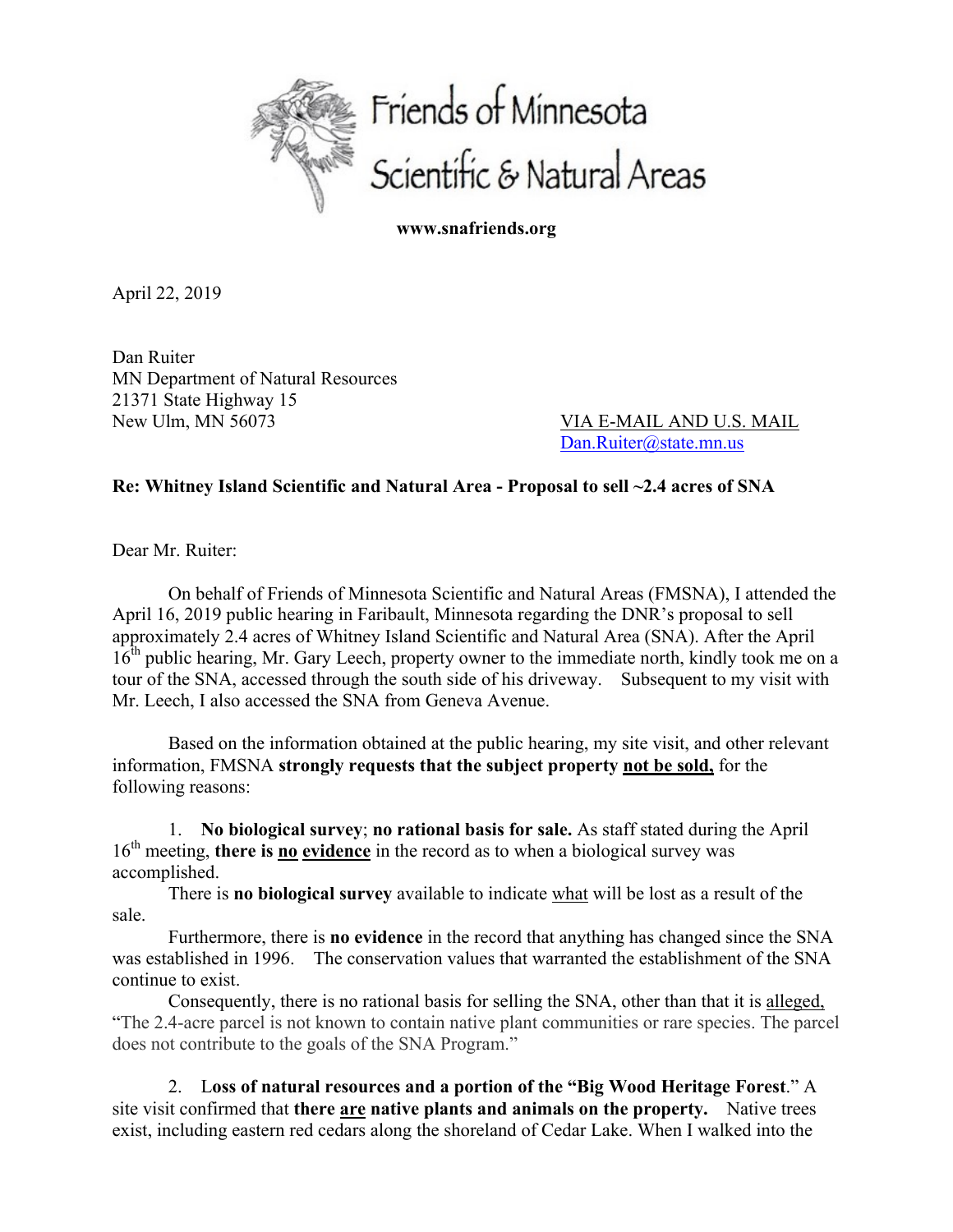SNA from the Geneva Avenue side, there was a very loud "chorus" of boreal chorus frogs (*Pseudacris maculata* Agassiz, 1850) in the wetland area of the SNA.

Moreover, on June 15, 2005, the entire SNA was designated a "Big Woods Heritage Forest." A portion of this "Big Woods Heritage Forest" would be lost if the property was sold.

3.Even if there are no native plant communities or rare species**, the land fulfills the following goal**s of the program:

"The legislature has provided for creation and establishment of scientific and natural areas for the purpose of preserving, protecting, and managing lands or waters possessing **inherent natural values**, including soils, waters, or sediments, sites of scientific value, habitats of rare or endangered species of plants and animals, **places** of historic or prehistoric interest and **scenic beauty**, and areas uniquely suitable for teaching natural history and conservation." (Minn. Rule 6136.0100; emphasis added.)

In other words, the parcel does not have to have rare species. It can be an SNA for its "inherent natural values", its "scenic beauty" and a place to "teach natural history and conservation." This parcel fulfills these goals. Again, there is no documentation that anything has changed since the parcel was established as an SNA in 1996.

4. **Shoreland protection**. The SNA protects the shoreland and steep slope from erosion.

5. **Loss of scenic view**. The DNR Guide to Minnesota Scientific and Natural Areas  $(2<sup>nd</sup> Edition, 1999, states: "... the SNA includes a strip of shoreland along the east side of Cedar)$ Lake, providing a vantage point from which to view the island."

6. There is **no written policy** or standards, vetted by public comment, that provide a basis for the sale of SNAs. Therefore, the sale appears arbitrary and can be seen to bow to public pressure to reduce Minnesota's public land base.

7. **Set adverse precedent**. A sale of this land may set a precedent leading, to selling off more parcels and further loss of state lands. This is a threat to the acres under SNA protection in particular and to the broader threat to state owned lands state-wide.

8. **Island and shoreland parcel accepted without hesitation**. Two of our board members formerly worked in the SNA program. Both affirmed that the island and shoreland parcels of the SNA were accepted without hesitation.

9. **Sale proceeds are minimal and difficult to track**. The proceeds from this sale, should it go forward, should be transferred to an SNA account and be available for SNA acquisitions or management, to avoid a financial loss to the SNA Program. Staff mentioned during the April  $16<sup>th</sup>$  meeting that is a possibility. However, it is difficult to ensure that the sale proceeds would not just be a substitute for usual acquisition funds.

Furthermore, the direct and indirect costs of sale, combined with the costs of purchasing